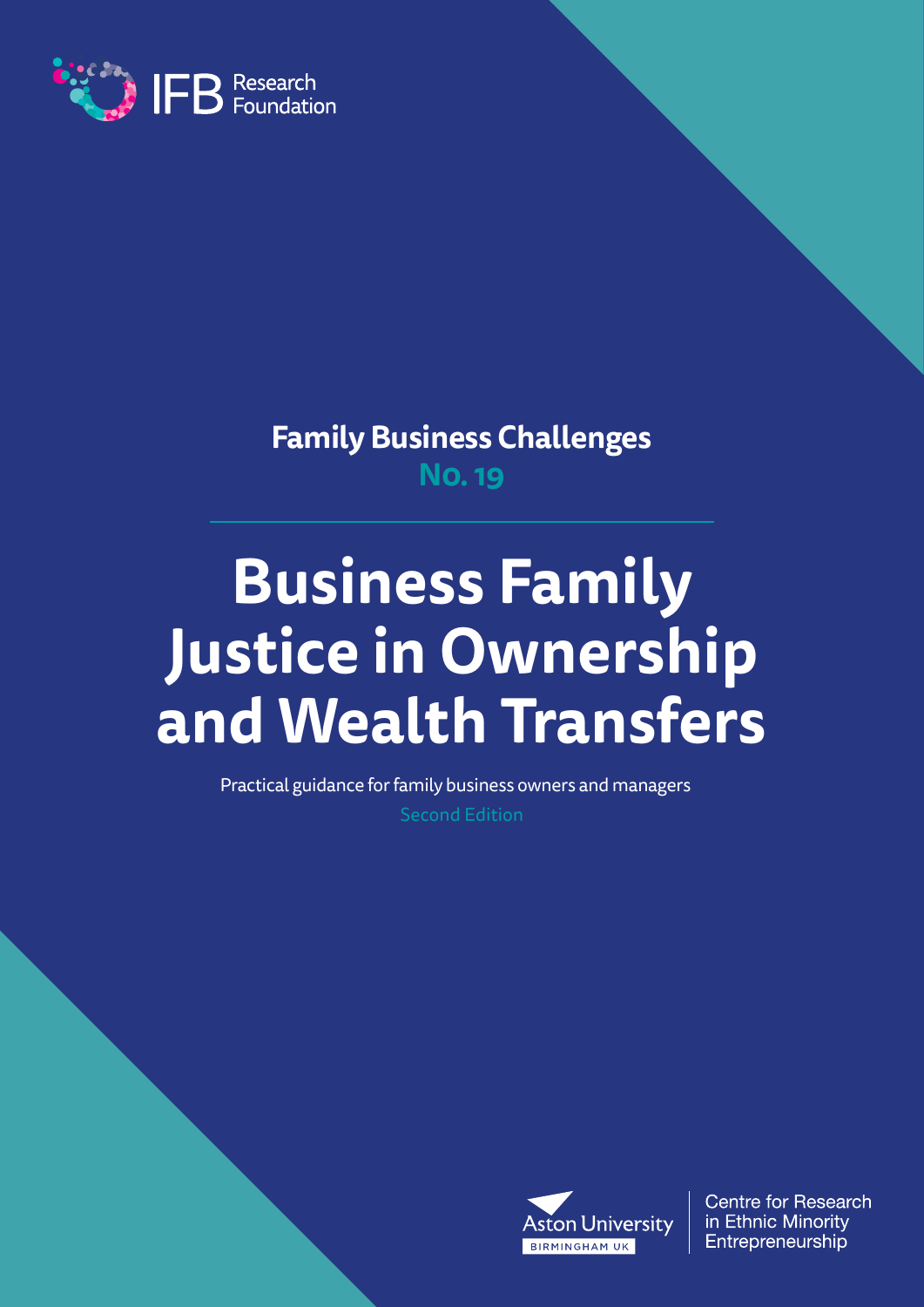**The Family Business Challenges series offers practical guidance for those involved in family businesses to help them manage the challenges that they encounter.**

**Family businesses face unique opportunities and threats in developing a successful enterprise that works for the benefit of key stakeholders.**

**Each guide identifies commonly faced issues and discusses the strategies for managing the tensions and competing demands that arise in family businesses.**

Each Family Business Challenges guide is illustrated by a case study and divided into three sections:

- **1. Defining the Challenge** clarifying issues and summarising thinking in the subject area
- **2. Actions to Consider** strategies to help those involved in family businesses to meet the challenge
- **3. Resources** suggested further reading and resources

## **About the Author**

This guidance was written by Dr Susan Lanz with input from Dr Martin Kemp, Head of Research at the IFB Research Foundation. Dr Lanz is an Economic and Social Research Council (ESRC) Fellow at Aston Business School, Aston University. Her work focuses on understanding business-owning families, especially in relation to justice issues that arise in transition periods. She recently completed her PhD (2020) at Aston University. Her thesis focused on understanding the process of ownership transfer in businessowning families, and how justice is understood and communicated between different family members.

## **Acknowledgements**

We wish to acknowledge and thank Damini Sharma at The OM Group who contributed the case study for this guidance, as well as members of CREME at Aston University, the Trustees of the IFB Research Foundation, and IFB colleagues who supported the project. We also wish to thank the benefactors of the Research Foundation, and the support of the Economic and Social Research Council (ESRC) who funded Susan Lanz as an Early Career Postdoctoral Fellow to build impact from her doctoral research.

# **The Family Business Challenges series**

**This Family Business Challenges guide provides evidencebased guidance for family-business owners and their advisors on inter-generational business ownership and wealth transfer. It focuses on the justice (fairness) dilemmas that can arise in intergenerational ownership and wealth transfer decisions.** 

## **The guide is split into three sections.**

## **Section One – Defining the Challenge**

This provides an overview of what has been commonly described as the Great Wealth Transfer<sup>1</sup>, its importance to business-owning families and the role that perceptions of fairness and distributive justice play in ownership and wealth transfers.

## **Section Two – Actions to Consider**

This presents a case study to illustrate how different generational perspectives on justice during the ownership transfer process can affect members of the business family.

## **Section Three – Checklist and Resources**

The checklist suggests ways of responding to some of the most challenges and dilemmas that can arise in this process. The final part of this guide suggests additional resources for business families and their advisors to help them navigate the underlying justice issues that can arise when business families experience ownership and wealth transfers.



# **1. Introduction**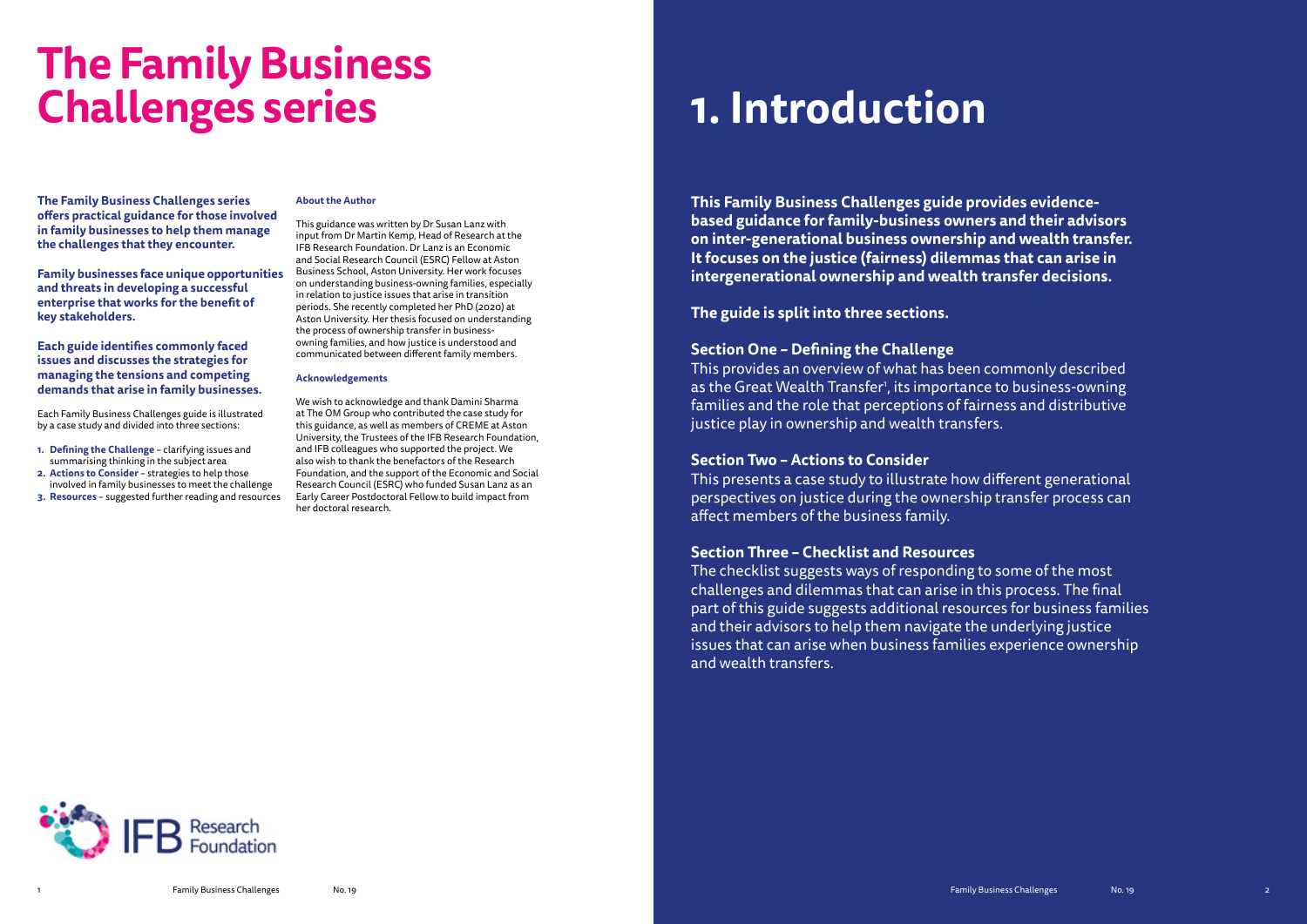## **2.1 The Great Wealth Transfer**

The UK population is aging rapidly with people aged over 50 the fastest growing segment of the UK population. It is projected that by 2041 over one in four (26.2 per cent) of the UK population will be aged 65 and over<sup>2</sup>. It is estimated that £5.5 trillion in wealth will be transferred across generations within the UK over the next 30 years<sup>3</sup>, with 90 percent to be transferred via inheritance bequests<sup>4</sup>. This phenomenon has been described as the Great Wealth Transfer<sup>5</sup> and will be the biggest wealth transfer in the UK, and Western countries, in modern history. Recent reports also highlight the increasing importance of inheritance on the life outcomes of younger population groups<sup>6</sup>.

As key custodians and transferors of a significant part of the UK's wealth through their business ownership, family business owners and the next generation of family owners are key actors in this transfer of wealth<sup>7</sup>. In many business-owning families, most of their economic wealth is embedded in their businesses, with family owners preferring to pass their business shares and wealth to close family members<sup>8</sup>.

However, business ownership and wealth transfer can be a challenging part of the intergenerational succession process. According to PWC's 2016 family business survey, around 30 per cent of family businesses close during inter-generational family ownership transfers. Reasons identified for family business closures include a lack of family communication and destructive family conflict<sup>9</sup>. Family transfer conflicts can arise due to family owners being torn between family (membership-based) and business (merit-based) distributive justice considerations<sup>10</sup>. Open family discussions of ownership and wealth transfer intentions can potentially evoke strong emotional responses in family members i.e., sadness, anger, anxiety, and fear, leading to poor family communication. In addition, when transfer choices are disclosed, they can potentially trigger destructive family conflicts and behaviour due to the emergence of different family members' perceptions of (un) fairness and (in)iustice of transfer decisions.

## **2.2 Difficulty of Ownership and Wealth Transfers in Business Families**

# **2. Defining the Challenge**

## **£5.5 trillion**

Hanson *et al<sup>14</sup>* draw on CFT and relational ethics to explain, in part, how family business resilience across family generations is maintained or destroyed. Ownership and wealth transfers can put additional pressure on business-owning families. Exhibit 2 outlines the key underlying family resilience considerations that can create or undermine business family success during transition periods.

in wealth will be transferred across generations within the UK over the next 30 years

**30%**

of family businesses close during inter-generational family ownership transfers

**This section provides the reader with an understanding of the ownership and wealth challenges that arise and discusses how wealth transfer affects business-owning families, especially how fairness is understood between family members and generations.**

## **2.3 Sources of Family Member Fairness Perceptions**

To help business families work through these fairness and distributive justice issues in their own ownership and wealth transfers, we can draw on research looking at family dynamics, especially research and theory relating to family solidarity-conflict dynamics<sup>11</sup>. This can help business-owning families understand what fairness issues they have in common with other families in wealth transfers and help them to work out what specific distributive justice issues they will face and will need to work through in their inter-generational ownership and wealth transfers.

Exhibit 1 outlines the concept of family member justice ledgers and how these inform family members' perceptions of fairness within a family group. Contextual family therapy  $(CFT)^n$ is a relational ethics approach that argues family members have a right to expect care from a family member or members (entitlement), and this in turn creates a reciprocal obligation to care for a family member or members in return (indebtedness). Within this framework, fairness is perceived as a balance of care between any two family members (dyadic relationship), referred to as a justice ledger.

## **Exhibit 1: Reciprocity Based Justice in Families**

"*The ledger is a calculus concerned with the balance between the accumulating merits and debts of the two sides of any relationship. Just how much entitlement or indebtedness each party has at any given time depends on the fairness of giveand-take that exists between them*".13

Exhibit 2 shows how sustaining family businesses across family generations requires trust in family member reciprocation; understanding of what is expected/earned in family relationships (entitlement/merit); balance or imbalance in the giving and taking (perceptions of fairness and justice); and, finally, the importance of understanding to whom family members are loyal to in the past and present.

To understand business families we must know who they feel loyalty towards and the basis of that loyalty. Loyalty ties in families are complex but comprise some level of ethical obligations e.g. parent-child relationships, spousal relationships, and wider family relationships.

## **2.4 Family Fairness Perceptions within Ownership and Wealth Transfers**

Recent qualitative research by the author of this guide<sup>15</sup> reveals the role unspoken concerns, long-running concerns, and areas of unresolved conflict have in creating perceptions of justice ledger fairness between family members. Three key fairness challenges for business families emerge in inter-generational ownership and wealth transfers and these are outlined below:

## **a. Intra-Family Trust – Generational Impact of Past Ownership Transfer Injustice**

 The level of trust that exists between family generations can vary both across and within business families. Past generational breaches of perceived agreements and expectations of reciprocity can affect future ownership and wealth transfer timing and choices. For example, family members can do paid or unpaid work in the family businesses with an expectation of inheriting shares in time. If there is a perceived breach of trust in inheritance decisions, this can have a long-term impact on perceptions of trust and relational ethics in a business family. The quote from a family business leader shown in Exhibit 3 highlights the enduring impact of a past breach in family member inheritance expectations.

**Contextual family therapy (CFT)12 is a relational ethics approach that argues family members have a right to expect care from a family member or members (entitlement), and this in turn creates a reciprocal obligation to care for a family member or members in return (indebtedness).**

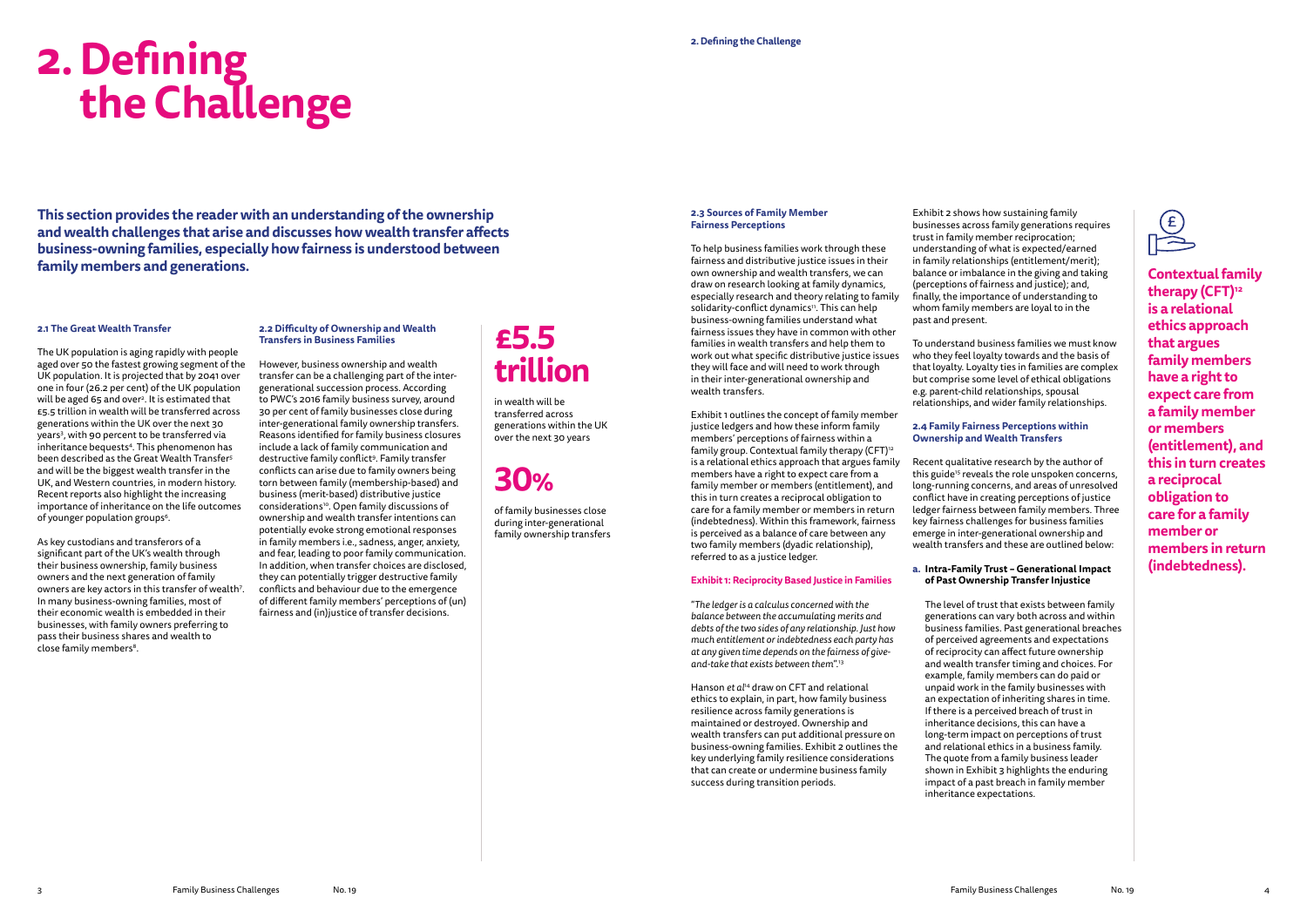## **Trust – evidence of:**

- Reciprocal relationships
- Willingness to meet each other's needs
- Willingness to do what is necessary to maintain family

## **Entitlement/ Merit – evidence of:**

- Mutual understanding of each members' obligations
- Members meeting their obligations
- Feelings of entitlement or disagreement about merit
- Who has earned merit?

## **Fairness/Justice – Who is giving and who is taking?**

- Capacity of each member to return what has been given to them
- Balance between give and take

## **Loyalty (past, present) between family members:**

- Are individuals loyal to some family members but not others? What 'invisible loyalties' are not openly expressed?
- What loyalty conflicts arise when sibling/ spousal relationships compete with parentchild relationships?

## **Short Term Resilience:**

Includes current balance in the family justice ledger (short-term)

**Long-Term Resilience:**

Includes intergenerational transfer of balance in the family justice ledger ("the revolving slate")

**Source:** Hanson *et al*, 2019

## **Exhibit 2: Relational Ethic Processes Leading to Short/Long-term Resilience Across Business Family Generations**



## **Exhibit 3: Inheritance Injustice and its Generational Impact**

"*My mother worked for my grandfather for 10 years for no salary to be a buffer for my cousin and for my brother. On death, he left everything to his [2nd] wife and she'd got two [non-involved] sons... It's reasonable for my wife to not have faith in my mother [to transfer shares on death] because she has seen what her father did*". (4th Generation, Family Business Leader)

**b. Family Hierarchy of Obligations and Family Member Loyalties – Conflicting Merit and Need-Based Justice Principles**

 Older generation family members may hold a substantial proportion of shares and may have either relinquished day-to-day involvement, or were never actively involved in the management of the business. Such owners may hold conflicting principles of distributive justice; for example, whether to bequeath shares only to those children who have merited the shares through their business involvement or bequeath shares to children based on need. Exhibit 4 provides an example of such a conflict. The only surviving parent of the current business leader currently holds 25 per cent of the shares of a business he has led all his adult life. He is concerned that she will only honour their verbal share transfer agreement if she dies first.

## **Exhibit 4: An Example of Family Injustice Concerns**

*"There is a verbal agreement [transfer of shares on death] within the will as it stands. I'm financially stable; my middle brother has had two divorces… he had a bleed on the brain. So, it is natural for my wife to be worried… If I am not here, why wouldn't she [mother] turn around and give it [shares] to my brother."* (4th Generation, Family Business Leader)

## **c. Family Cultural/Religious Context**



 Family members' expectations relating to the ownership of shares in the business can create complex distributive justice dilemmas, especially if these involve female members in the next generation. For example, past generations may have excluded female family members from involvement in management and ownership. Historically in the UK there was a higher application of primogeniture16 to guide ownership and wealth transfers in business-owning families. More recently, primogeniture has, overall, been replaced by more complex family wealth and property transfer decisionmaking that seeks to balance considerations of merit with family membership.

 The quote in Exhibit 5 highlights how distributive justice dilemmas can be influenced by the religious context. Out of respect for his mother's wealth transfer expectations, a family business owner reluctantly decided to exclude his daughter from inheriting any business shares. In this case, the family ownership transferor decided to leave it to the next generation to alter or maintain family ownership eligibility rights that are currently based on religious norms. He and his brother have instead diverted profits from the family business to create a new enterprise as a wealth transfer approach to financially support his daughter, and two nieces.

## **Exhibit 5: An Example of Dynamic Cultural Justice Principles in Practice**

*"I don't totally agree with it but that is how it is… my daughter and nieces, they own a property company probably worth £1 million. We put money in, so that they've got that, and we are building on this. That is their succession."* (2nd Generation, UK Ethnic Minority Business Leader, High Net Worth Business Family)

**Primogeniture has, overall, been replaced by more complex family wealth and property transfer decisionmaking that seeks to balance considerations of merit with family membership.**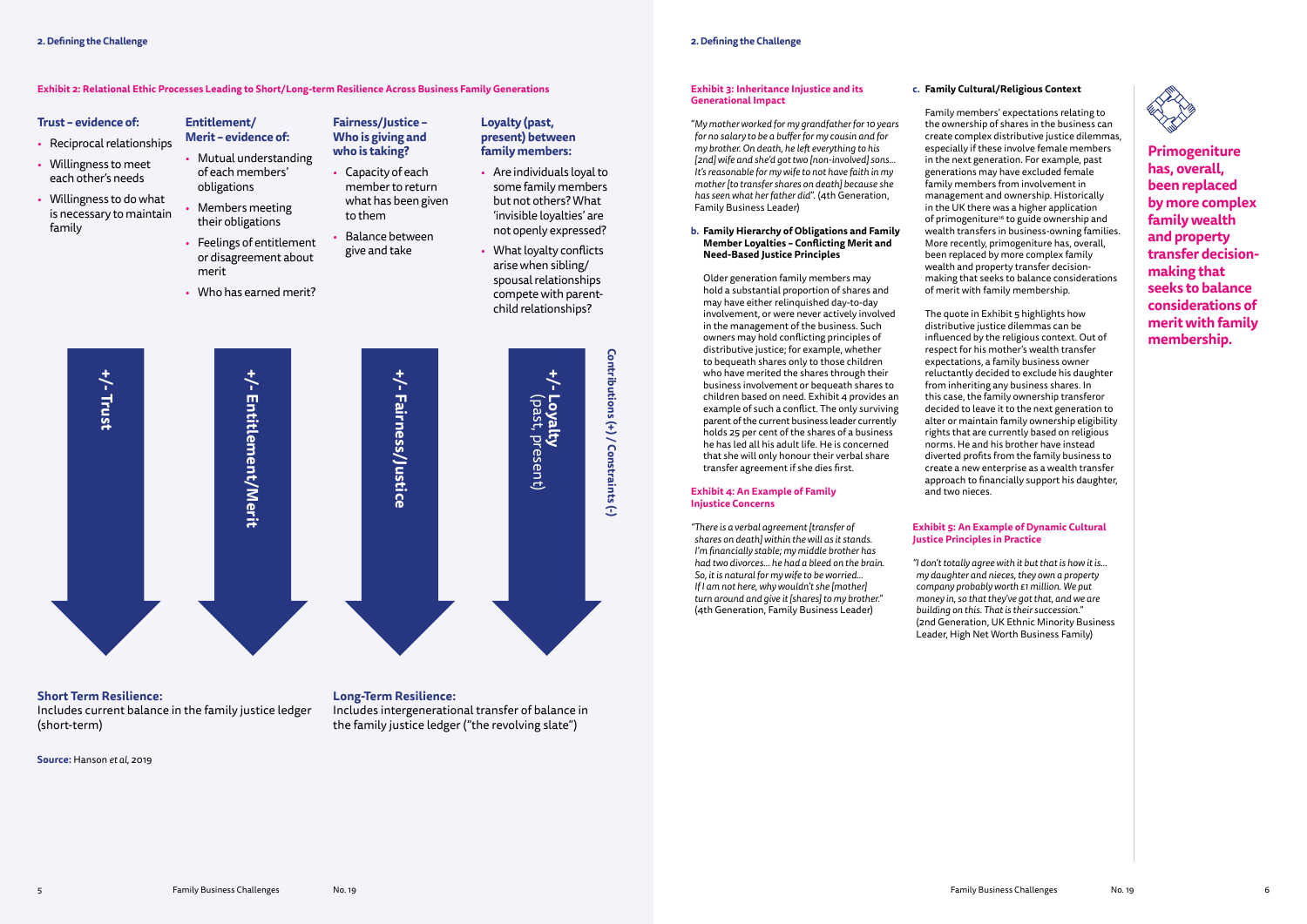## **3.1 Succession Options**

Ownership and wealth transfers can occur within many different family and business succession contexts and are rarely just about financial risk management and wealth preservation. Business leadership successions and ownership transfers can happen in parallel or consecutively. For example, a business-owning family may transfer its leadership to non-family managers in the next generation but retain family majority ownership, or it can continue with a family leader and majority family ownership.

Zellweger's<sup>17</sup> model of succession options (Exhibit 6 below) summarises some of the ways that ownership and wealth transfers can happen where leadership and ownership both stay within the family, or where some of the leadership and ownership moves into the hands of non-family members. The final possibility is that the family business moves out of family ownership and leadership altogether, with family members having limited or no involvement in the business. Family transferors and business families should seek to develop an understanding of the fairness and distributive justice issues that arise in relation to their ownership and wealth transfer context. This context determines the kinds of distributive justice questions that need to be answered prior to any action taking place.

# **3. Actions to Consider and Practical Responses**

**This section looks at how business-owning families can respond to the fairness challenges in their ownership and wealth transfers. It first provides a model of succession contexts where fairness challenges can arise. It then presents a case study of ownership transfer and fairness challenges within an ethnic minority business family. Finally, examples of practical responses to common fairness challenges are discussed, followed by a checklist for business-owning family members and their advisors.**

|                              | <b>Leadership Succession</b> |                                                                                                                                                                                                                              |                                                                                                                                                                 |                                                                                                                                                                                                            |
|------------------------------|------------------------------|------------------------------------------------------------------------------------------------------------------------------------------------------------------------------------------------------------------------------|-----------------------------------------------------------------------------------------------------------------------------------------------------------------|------------------------------------------------------------------------------------------------------------------------------------------------------------------------------------------------------------|
|                              |                              | <b>Family</b>                                                                                                                                                                                                                | <b>Combination</b>                                                                                                                                              | <b>Non-Family</b>                                                                                                                                                                                          |
| <b>Transfer</b><br>Ownership | <b>Family</b>                | <b>Family Succession</b><br>(via, Gift, Inheritance, Trust, Sale)                                                                                                                                                            | Mixed management<br>(via, Gift, Inheritance, Trust, Sale)                                                                                                       | Professional (non-family)<br>Management                                                                                                                                                                    |
|                              | <b>Combination</b>           | Business partner or private<br>equity<br>Family - see family succession<br>Non-family - employee stock<br>ownership plan (ESOP), partial<br>management buy-out (MBO),<br>leveraged buy-out (LBO),<br>Negotiated Sale, Offer) | Mixed Management and<br>Ownership (e.g. publicly<br>listed family business)<br>Family - see family succession<br>Non-Family - Initial Public<br>Offering (IPO)) | Financial investment<br>Family - see family succession<br>Non-family - employee stock<br>ownership plan (ESOP), partial<br>management buy-out (MBO),<br>leveraged buy-out (LBO),<br>Negotiated Sale, Offer |
|                              | <b>Non-Family</b>            | Ongoing family involvement after whole/partial<br>business sale                                                                                                                                                              |                                                                                                                                                                 | Transfer to employees,<br>Management Buy-Out,<br>Sale (planned/quick) to<br>Co-owner(s), sale to financial<br>or strategic buyer, full/partial<br>liquidation                                              |

Source: Zellweger, 2017

## **Exhibit 6: Succession Options**

## **3.2 Case Study**

## **Situation**

The OM Group began as a partnership in 2008 between a father and daughter team – Daljit and Damini Sharma. Initially set up as a Health and Safety consultancy and training business, it evolved into a Group specialising in providing multi-disciplinary services to the construction sector, as well as a variety of other industries. Damini explained that since her father semi-retired last year she is now the main leader within the business, which is experiencing rapid growth:

*"During the pandemic we have experienced massive growth in the business and I am actually having to recruit continuously right now – which is a nice position to be in but brings its own difficulties."*

## **Challenge**

The business shares remain 50/50 owned between Damini and her father. Earlier this year, and after her father recovered from COVID-19, a difference in opinion came to light as to how the shares should be distributed when he fully retires. Although they started the business together and she is the only involved family member, he nonetheless wanted all the siblings to own equal shares in the business:

*"Although he understood that I am co-owner, because we've started business together, his opinion was still that those shares should be split equally between the four of so that the siblings will own 25 per cent of the business each."*

It was initially difficult to hold an open discussion about their different ownership transfer perspectives; coming from a Hindu Punjabi cultural background Damini explains that there is an "inherent kind of expectation that children with an Indian background will toe the line and do what the parents say".

## **Solution**

It took several months before conversations between the parents and all the children took place:

*"Seeing the conflict in them (parents) made it hard to raise the conversation, as soon as I started the conversation if they didn't like it, they changed the subject… it doesn't allow us to have that healthy conversation to take it forward".* 



At the same time the siblings were having open and transparent conversations to agree what constituted a fair generational ownership transfer. The non-involved siblings wanted to be treated equally in the transfer of the non-business wealth but did not want any more than they were entitled to in the business wealth:

*"It took several conversations, and also speaking to my sisters and my brother for them to explain to my dad that they have their own careers and don't expect to have 25 per cent of the business."*

The agreement reached was that Damini's father's 50 per cent ownership would be split four ways. Damini, as the family business co-founder and sole family business leader, would therefore own 62.5 per cent of the shares, with the three non-involved siblings owning 12.5 per cent each. The agreement between Damini, her siblings and her father remained verbal.

## **Complication**

Although a verbal agreement was reached within the immediate family, it became necessary to re-visit and reaffirm this agreement due to the influence of extended family members. Many people in their extended family network expressed opinions about how the business should be owned and operated. Unbeknownst to Damini, her parents were also discussing the situation with individuals beyond their immediate family group:

*"My mum and dad are genuinely quite private people but when it comes to business they seem to want to talk about it with everybody. So you know, they've been discussing it with various family members."*

The conversations Damini's parents had with these other family members, especially with her male cousins, led to the undermining of their original agreement on ownership transfer. As she puts it,

*"We didn't know that they were having these conversations, but our parents would change what they were saying and we didn't know where it would come from."*

This led Damini and her siblings to come together to speak with her cousins to try to prevent further extended family member influence undermining their verbal ownership transfer agreements. The process revealed that there were differences within their close and extended family on issues of fairness, inheritance, and family tax planning, especially between the first and second-generation migrant family members. First generation family members wanted the wealth distributed widely, to allow all family members to develop, whereas those in the second-generation emphasised the importance of earning a right to the family's wealth.

**The cultural context and ethnicity of business family members can shape the ownership transfer and fairness challenges that they face and shape their perceptions of justice issues in the succession and wealth transfer process. This case study of The OM Group illustrates how cultural beliefs and social norms in business families, particularly in relation to gender and wealth dispersion, is influencing how they approach wealth transfer decisions.**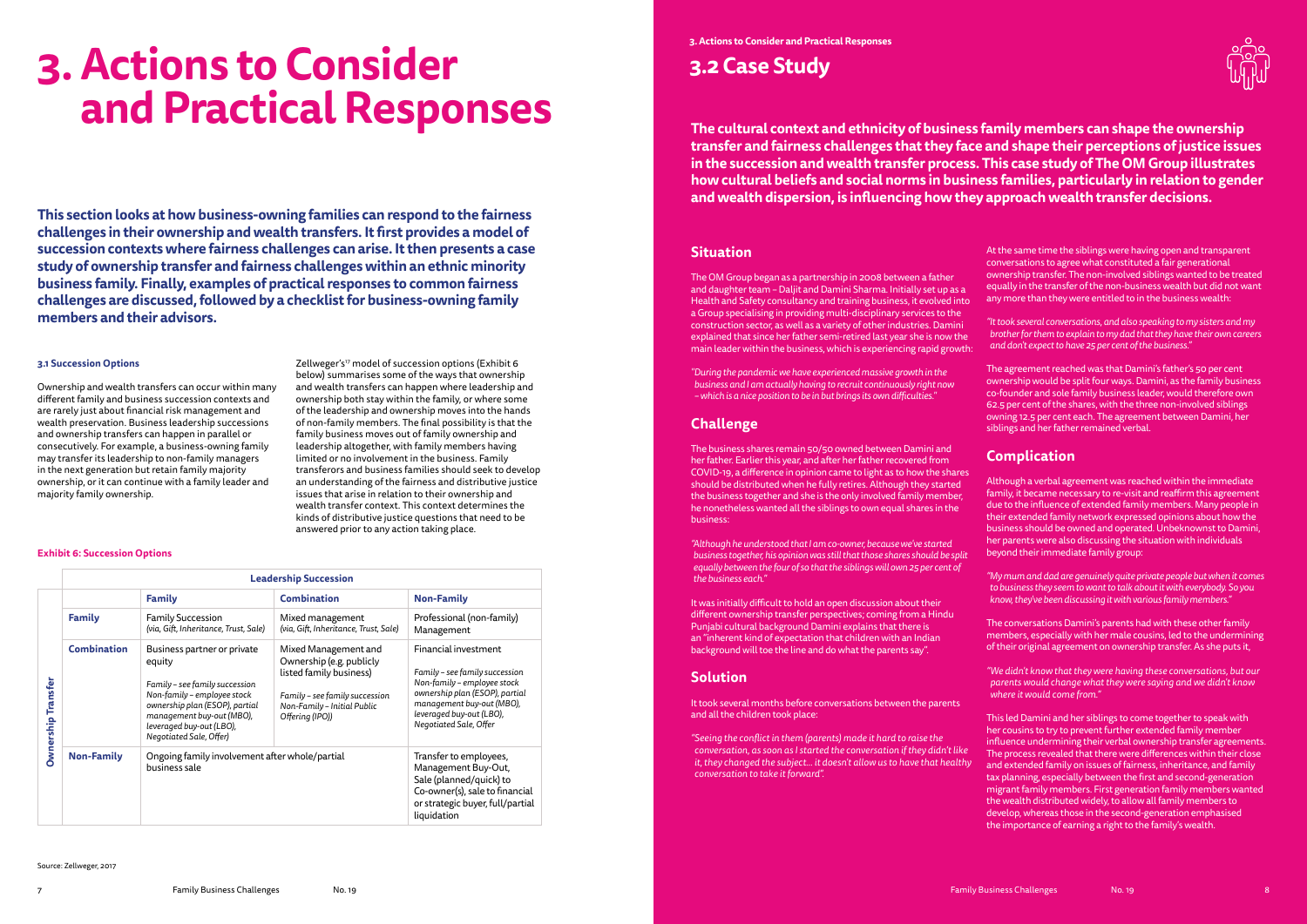**Challenge 1 – Balancing equality among family members alongside perceptions of merit – for example, situations where there are different levels of involvement in the business among family members.** 

A practical response to this challenge could be to split up ownership structures to allow for both merit and membership-based ownership transfer options; for example,

*"I've already given half of the company, half is already gone [to leadership siblings], and my half has still got to come, so he (employee only son) will have equal shares in that company."* (Retired Founder, SME Sibling Partnership)

Another response to the challenge could be to look at ways of managing uncertainty in next generation business entry: for example, freezing share value and re-issuing new shares to reflect individual family member contributions, as illustrated in the following excerpt from an interview with the leader of a 4th generation family business:

*"My daughter is at university. I don't think she will come into the business… I have got a plan to perhaps freeze the share value of the business at a certain date, then re-issue another class of shares in (daughter's name) and therefore any growth after that date, which will be off his (son) work will benefit him, but anything that I've achieved prior can then be split between the two."* (4th Generation, Family Business Leader)

A third possible response to this challenge could be to create non-business wealth transfer options for non-involved children – diverting profits to create non-share wealth and investment transfer inheritance; for example,

*"The plan that we've come up with is: one child will own one business; another child will own another business and [for] the third child, who isn't particularly interested in being involved in the business, [they] will take a profit share from those two businesses, put them into an investment fund that will effectively look after the financial security of my third child."* (Founder, High-Net-Worth Family)

**Challenge 2 – The second challenge arises in situations where there are unspoken expectations between family members and a lack of explicit agreement between family members.**

A practical response to this challenge might be to introduce dividend sharing agreements, as share ownership may not reflect the leadership contributions of the current generation of family members. Retired owners may still need income (dividends) from their shares, but this may need to be limited rather than being reflective of a family member's shareholding. As one 2nd generation family business leader put it,

> What assumptions have you made about the next generation's desire to continue the business family legacy – via existing business(es) or new business ventures?

Have you had conversations with all your children about their life goals and ambitions and what relationship they want with the business(es) – in your lifetime and after your death?

*"I don't really take [money]… for the hours I put in… So, I was like, 'I think we need to have an agreement where you [retired parent] take that much out and then you have a percentage of the profit, but it is capped'."* (2nd Generation, Family Business Leader)

- Have you made assumptions about how your parents will leave their business shares and wealth?
- Have you had conversations with your parents about what is in their wills and how they intend to bequeath their business shares and wealth? When did these take place and these conversations need re-visiting?

**Challenge 3 – The third challenge is to decide who has the right in each generation to be family owner and what ownership freedom will be given to the next generation of family owners.** 

> Have you and any siblings (other family inheritors) had conversations to ensure you are explicit and aligned in relation to your parent-child shares and wealth transfer preferences?

Each generation of family owners decides the extent to which they will pass their shares with or without restrictions, leading to next generation owners having full or only partial business control freedom. The two quotes below highlight two approaches. The first is to gift shares without any governance and ownership restrictions on the next generation of shareholders. The second quote highlights the introduction of new ownership restrictions to financially protect the family business from excessive spending by the next generation of family owners.

Full freedom – *"I don't want to be God, dictating what the grandchildren should do, which is why I believe the model where my children have complete control of the destiny of their decisions, then they can make the best decisions for their children."* (Founder, High-Net-Worth Family)

Partial freedom – *"We've known poverty… My son, he stops in 5\* hotels and eats at Michelin star restaurants… So we are bringing in a business constitution so that the lifestyle [in the 3rd generation] doesn't get to where they have a yacht! The company can't sustain it."* (2nd Generation, Ethnic Minority High-Net-Worth Family)

## **3.3 Common Fairness Challenges and Practical Responses**

**This section draws on recent qualitative research by the author to highlight some of the main ways that business-owning families practically respond to three common fairness challenges that can arise within inter-generational ownership and wealth transfer situations.**

## **Ownership And Wealth Transfers – Key Fairness Issues Checklist**

**A. Inheritance – Addressing the following questions may help to identify family members' assumptions and expectations**

**Transferor Generation Questions**

**Family shareholders who are considering how, and who, to pass on their shares should consider the following questions.**

Do your children want or prefer to inherit business shares or non-business wealth?

## **Transferee Generation Questions**

**Family members expecting to inherit or be gifted family business shares should consider the following questions.**

# **4. Fairness Issues Checklist**

**The following Fairness Issues Checklist is for business-owning families, and especially family owners who intend to transfer their business shares and wealth to the next generation of family members. It provides a set of key questions that arise in ownership and wealth transfer contexts and need responding to by businessowning families, often in conjunction with professional advisors.**



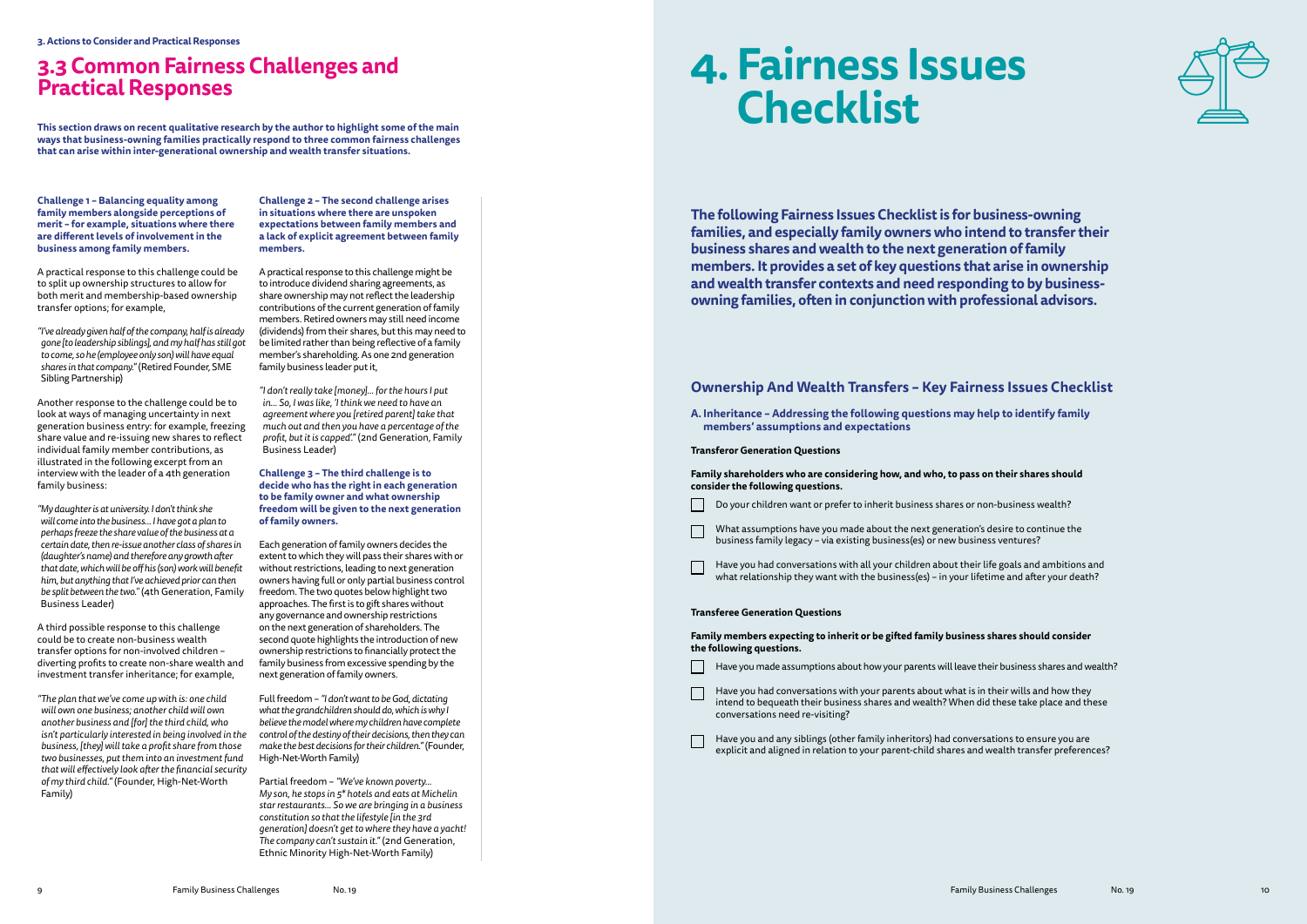**B. Succession Context – Addressing these questions may help to uncover potential obstacles to succession decisions and ways to overcome them**

## **Succession Option Questions**

**It is important that each family member is clear about the likely family business leadership and ownership succession context and its implications for their own share and wealth transfer decisions. The following questions may aid business families.**

 Do you know what wider business succession option (see Exhibit 6) your own ownership and wealth transfer is likely to fall under, and its implications for how, who and when business

shares will be transferred?

Are there any barriers to agreeing the succession option and when these will be resolved e.g.

waiting on next generation business entry decisions?

Do you know if you are gifting or selling some/all of your shares in your lifetime, or only after

death?

 If you are holding some/all of your shares until death, what are your reasons for this and what risks does this pose for you, the share inheritors, other family members, the business(es)?



If you are selling, is this to a family member or external buyer?

Have you considered the tax consequences of selling shares prior to death?

**Fairness Agreement Questions**

**Whatever the succession context, the following questions may aid business families to communicate, and agree on key fairness issues.**

- Is it just family shareholders who will decide whether to sell a family business or businesses to non-family members? Will other non-shareholding family members have the right to shape or influence this decision?
- If the business(es) is/are to be sold to non-family members, how will wealth from the business sale be distributed within the business family? Will minority/non-shareholding family members be compensated for their business involvement?
- Will family members receive a discounted share sale price, and, if so, will there be any conditions attached to this i.e. not able to sell shares for x number of years?
- Will other family members be compensated within a family member discounted shares succession option?
- If gifting shares only to involved family members, how will other non-involved family members be compensated?
- Who will be involved in any share gifting or selling decision-making process? Is this a one-off event or is this a regularly re-visited process to ensure circumstances and family consensus remain aligned with past share and wealth transfer decisions?



## **4. Fairness Issues Checklist**

**C. Ownership and Wealth Timeline – Reflecting on these questions may help business families to ensure ownership and wealth transfer choices can be implemented in a planned way**

**Whatever the ownership and wealth decisions, their success will, in part, be based on the time needed to implement these. The following questions are intended to help business families consider the likely timelines needed for ownership and wealth transfers to be enacted.** 

- How does your ownership and wealth transfer timeline relate to the family business  $\Box$ leadership succession timeline? Is it immediate, 1-2 years, 3-5 years, longer or uncertain?
	- Do you have sufficient time to enact your chosen share/wealth transfer within the wider succession option e.g. family internal, transfer to employees, sale to non-family outsider investors/strategic buyer?



- Does your chosen ownership transfer process involve any financing (debt, loans, equity stake), or any involvement of professionals e.g. accountants, lawyers etc.?
- **D. Ownership and Wealth Governance questions to consider when reviewing of existing governance structures or the introduction of new governance structures**

## **A key part of ownership and wealth transfers is to revisit existing family and business governance structures and the need for any amendment or new governance introduction.**

- Have you reviewed your existing governance structures and assessed whether it still fits with your intended ownership and wealth transfer? Is there a need to bring in new governance mechanisms e.g. trusts, family constitutions, business constitutions etc.?
- When did you last review the family and business governance structures and mechanisms? How has the family and the business changed since the last review?
- Are the governance structures and mechanisms fit for purpose and do they support ownership and wealth transfers within the business family?
	- Do all family shareholders have an up-to-date will and are their contents transparent in relation to share transfer? Are there any restrictions placed on bequeathing shares?
- Do shareholders have other documents such as power of attorney and key person cover insurance in place that would need to be considered?

## **4. Fairness Issues Checklist**

 $\mathcal{L}^{\mathcal{L}}$ 

 $\mathbb{R}^n$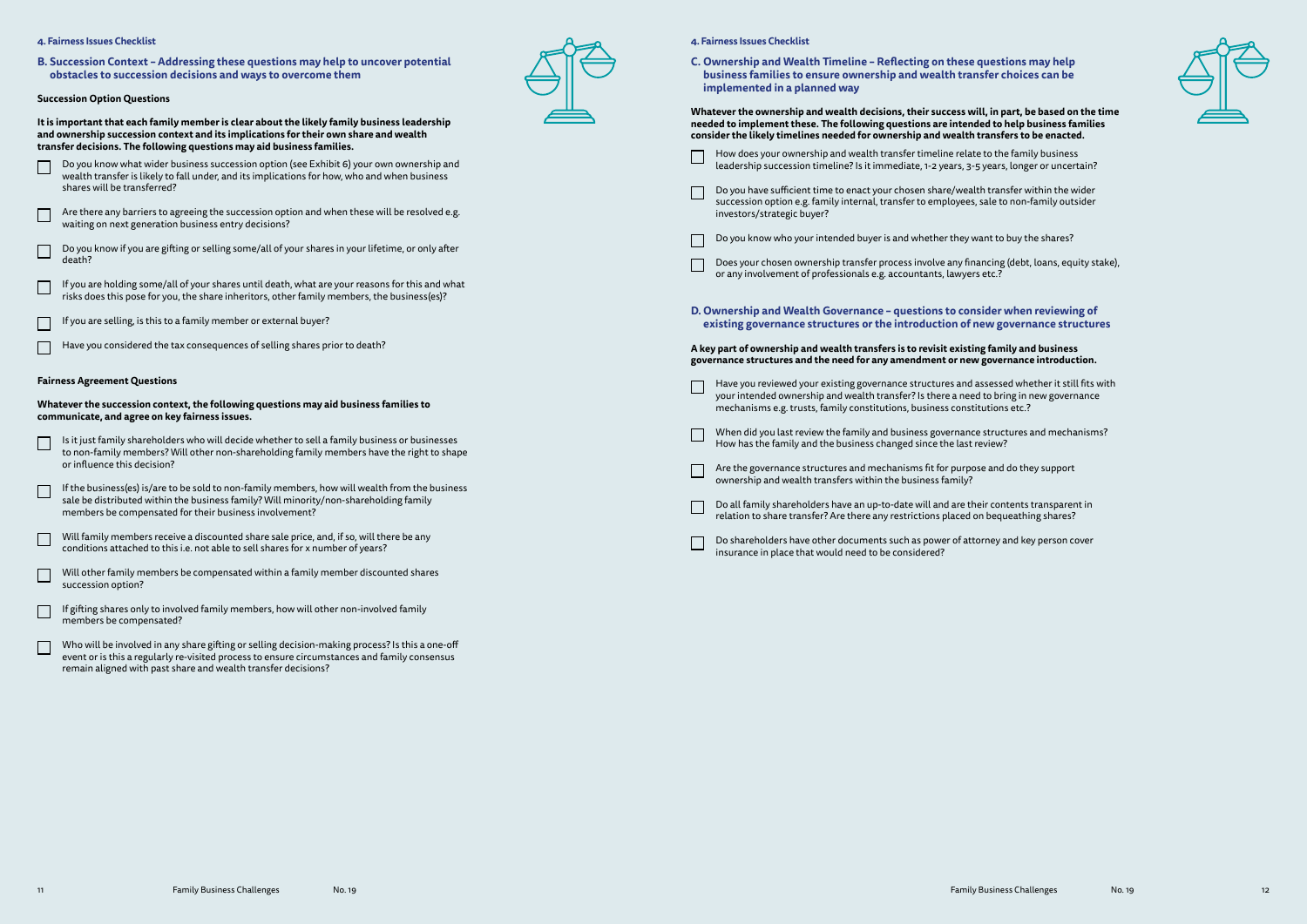# **5. Further Resources and Practice Guidance**

**This section identifies reports, books and resources for business-owning families to support them in their ownership and wealth transfer planning.**

## **5.1 Support Organisations, Websites and Podcasts**

**Institute for Family Business (IFB), which includes the Family Business Podcast** [www.ifb.org.uk/resources](http://www.ifb.org.uk/resources)

**Society for Trustees and Estate Planners: Special Interest Group – Business Families** [www.step.org/special-interest-groups/](http://www.step.org/special-interest-groups/business-families-global-special-interest-group) [business-families-global-special-interest-group](http://www.step.org/special-interest-groups/business-families-global-special-interest-group)

**Family Firm Institute's FFI Practitioner** [www.ffipractitioner.org](http://www.ffipractitioner.org)

**Family Business Network** www.fambiznet.co.uk

**Family Business United** www.familybusinessunited.com

## **5.2 Articles and Reports**

### **Business Family Governance 2.0: Leveraging Business Family Governance for Family Business Continuity**

Dr Claudia Binz Astrachan and Prof. Dr. Isabel C. Botero, published by IFB Research Foundation [www.ifb.org.uk/ifb-research-foundation/news/](http://www.ifb.org.uk/ifb-research-foundation/news/business-family-governance-20) [business-family-governance-20](http://www.ifb.org.uk/ifb-research-foundation/news/business-family-governance-20)

This report from the IFBRF takes an in-depth look at family governance practices in businessowning families in the UK and internationally. The report argues for shared values, common purpose and trust-based family relationships to develop and implement effective and sustainable family governance systems.

**Generation Next and the Great Wealth Transfer** Elliot Wilson (2020), published by Euromoney (available at: [www.euromoney.com/article/](http://www.euromoney.com/article/b1n0rl4jwqpvx8/generation-next-and-the-great-wealth-transfer) [b1n0rl4jwqpvx8/generation-next-and-the](http://www.euromoney.com/article/b1n0rl4jwqpvx8/generation-next-and-the-great-wealth-transfer)[great-wealth-transfer\)](http://www.euromoney.com/article/b1n0rl4jwqpvx8/generation-next-and-the-great-wealth-transfer)

This article discusses the Great Wealth Transfer, and some of the common pitfalls. It focuses on ultra-high net worth and high net worth families and the obstacles they face to successfully transfer large amounts of wealth to younger generational groups, and within different cultural contexts.

**How Family Businesses Can Navigate the Greatest Wealth Transfer in Human History** Andrew Weinburg (2020), published by Forbes (available at: [www.forbes.com/sites/](http://www.ffipractitioner.org/the-impact-of-a-global-crisis-on-family-business-transitions-some-scenarios/) [andrewweinberg/2020/09/10/how-family](http://www.ffipractitioner.org/the-impact-of-a-global-crisis-on-family-business-transitions-some-scenarios/)[businesses-can-navigate-the-greatest-wealth-](http://www.ffipractitioner.org/the-impact-of-a-global-crisis-on-family-business-transitions-some-scenarios/)

[transfer-in-human-history/?sh=724f31854ca6](http://www.ffipractitioner.org/the-impact-of-a-global-crisis-on-family-business-transitions-some-scenarios/)).

Discusses three fundamental options in ownership and wealth transfers to ensure family and business goals are/remained aligned.

### **The Impact of a Global Crisis on Family Business Transitions: Some Scenarios**

Ken McCracken (2020), published by Family Firms Institute Practitioner (available at: [www.](http://www.ffipractitioner.org/the-impact-of-a-global-crisis-on-family-business-transitions-some-scenarios/) [ffipractitioner.org/the-impact-of-a-global](http://www.ffipractitioner.org/the-impact-of-a-global-crisis-on-family-business-transitions-some-scenarios/)[crisis-on-family-business-transitions-some](http://www.ffipractitioner.org/the-impact-of-a-global-crisis-on-family-business-transitions-some-scenarios/)[scenarios/](http://www.ffipractitioner.org/the-impact-of-a-global-crisis-on-family-business-transitions-some-scenarios/)).

Considers Covid-19 as a major environmental event and considers how it may trigger intergenerational change in many family businesses.

**Control of the Dead Hand: A Case Study** Ashvini Chopra (2018), published by Family Firms Institute Practitioner (available at: [www.](http://www.ffipractitioner.org/21st-century-trustees/) [ffipractitioner.org/control-of-the-dead-hand](http://www.ffipractitioner.org/21st-century-trustees/) [-a-case-study/\)](http://www.ffipractitioner.org/21st-century-trustees/).

Provides a case study of how the actions of the older generation to control the future family businesses after they die can have unintended and negative consequences.

## **21st Century Trustees**

Patricia Angus (2016), published by Family Firms Institute Practitioner (available at: [www.](http://www.ffipractitioner.org/21st-century-trustees/) [ffipractitioner.org/21st-century-trustees/\)](http://www.ffipractitioner.org/21st-century-trustees/).

Focuses on trusts and trustees and the role they play as family enterprise owners, when family ownership goes beyond the founding generation. Provides guidance on how trustees can play a positive role in the future of family businesses.

**White Paper – The Great Global Wealth Transfer** Steve Sokic (2020), published by IQEQ (and

available at: [www.info.iqeq.com/global-wealth](https://info.iqeq.com/global-wealth-white-paper)[white-paper\)](https://info.iqeq.com/global-wealth-white-paper).

This report was created by IQEQ, a leading investor services group, in partnership with Barton, a consulting business specialising in luxury and prestige sections, and Wealth-X, a leader in wealth information and insight. It looks at the global wealth transfer and high net worth families that are in transition.

## **Global Wealth and Family Ties: A worldwide study of how fortunes are founded, managed and passed on**

Bruce Rodgers *et al*, published by Forbes Insights in Association with Societe Generale Private Banking (available at: [www.images.](http://www.ifb.org.uk/media/4133/governance-in-family-businesses-evidence-and-implications_web.pdf) [forbes.com/forbesinsights/StudyPDFs/](http://www.ifb.org.uk/media/4133/governance-in-family-businesses-evidence-and-implications_web.pdf) [SocGenFamWealth\\_English.pdf](http://www.ifb.org.uk/media/4133/governance-in-family-businesses-evidence-and-implications_web.pdf))

Based on research on the 1,253 biggest businesses in 12 countries. This report reveals that roughly half of the world's top fortunes are managed with the help of family members. Looks at the role of family ties, or their absence, in the management and sharing of fortunes and its links to regional economic history and wealth generation trends.

## **Governance in Family Businesses: Evidence and Implications**

Carole Howarth and Martin Kemp (2019), published by IFB Research Foundation (available at: [www.ifb.org.uk/media/4133/](http://www.ifb.org.uk/media/4133/governance-in-family-businesses-evidence-and-implications_web.pdf) [governance-in-family-businesses-evidence](http://www.ifb.org.uk/media/4133/governance-in-family-businesses-evidence-and-implications_web.pdf)[and-implications\\_web.pdf\)](http://www.ifb.org.uk/media/4133/governance-in-family-businesses-evidence-and-implications_web.pdf).

This report presents a review and synthesis of academic studies, national guidance and codes relating to governance of family businesses. It provides the practical implications of research and insights for governance practices in family firms are provided. It also reveals that few studies have examined governance of UK family firms specifically.

## **5.3 Books**

## **Every Family's Business: 12 Common Sense Questions to Protect Your Wealth** Thomas William Dean Ph.D., published by Détente Financial Press, 3rd Edition (2014).

The author uses hypothetical narrative to espouse some of the challenges business owners face when considering how to exit their businesses and pass it on the next generation of family members. It finishes with 12 questions all business families ought to be asking themselves and each other on a regular basis.

### **Willing Wisdom: 7 Questions Successful Families Ask**

Thomas William Dean Ph.D., published by Détente Financial Press, 2nd Edition (2014).

The author uses hypothetical narrative to consider why so many people die either without a Will or an outdated Will. It considers the family barriers to open communication by business owning family members in their bequest choices. It finishes with seven questions relating to Wills that all business families ought to be asking and discussing between themselves on a regular basis.

## **Interdependent Wealth: How Family Systems Illuminates Successful Intergenerational Wealth Transitions**

Steve Legler, published by TSI Heritage, Montreal, Quebec (2019).

The author also has a family business support website: shiftyourfamilybusiness. com. He considers wealth transition issues from the perspective of family member connectivity using family systems theory. The book considers the role of professional advisors, and how they affect the family system, and the limitations of outside support. It finally considers the intergenerational perpetuation of family systems and its implications for inter-generational wealth transfer.

## **Justice: What's the Right Thing to Do?**

Michael J. Sandel, published by the Penguin Group, London (2009).

There is also an accompanying website that covers much of the material in the book (available at: justiceharvard.org). The author is a Harvard professor of politics and specialises in the discussion of justice. He provides a grounding in the main justice philosophies and principles.

**1** References to the Great Wealth Transfer are increasing in the media and in online articles e.g. - Forbes, Financial Times, Barclays etc. It is unclear where the term originated but it refers to the record amount of wealth that will be transferred across generations, within developed economies, over next 20 to 30 years.

**2** ONS. Overview of the UK population: January 2021. [online] *ONS*: London; 2021. Available from: [www.ons.gov.](http://www.ons.gov.uk/peoplepopulationandcommunity/populationandmigration/populationestimates/articles/overviewoftheukpopulation/january2021) [uk/peoplepopulationandcommunity/](http://www.ons.gov.uk/peoplepopulationandcommunity/populationandmigration/populationestimates/articles/overviewoftheukpopulation/january2021) [overviewoftheukpopulation/january2021](http://www.ons.gov.uk/peoplepopulationandcommunity/populationandmigration/populationestimates/articles/overviewoftheukpopulation/january2021) 

Pounds: the rise of the UK's inheritance economy. [online] King's Court Trust: London; 2017. Available from: [www.](http://www.kctrust.co.uk/wealthtransfer) [kctrust.co.uk/wealthtransfer](http://www.kctrust.co.uk/wealthtransfer) [Accessed 4

**4** Institute for New Economic Thinking, of Families: The Intergenerational Transmission of Wealth in Britain in Comparative Perspective. [online] University of Oxford: Oxford; 2020. Available from: [www.inet.ox.ac.uk/](http://www.inet.ox.ac.uk/publications/the-wealth-of-families-the-intergenerational-transmission-of-wealth-in-britain-in-comparative-perspective/) [publications/the-wealth-of-families](http://www.inet.ox.ac.uk/publications/the-wealth-of-families-the-intergenerational-transmission-of-wealth-in-britain-in-comparative-perspective/)[the-intergenerational-transmission](http://www.inet.ox.ac.uk/publications/the-wealth-of-families-the-intergenerational-transmission-of-wealth-in-britain-in-comparative-perspective/)[of-wealth-in-britain-in-comparative](http://www.inet.ox.ac.uk/publications/the-wealth-of-families-the-intergenerational-transmission-of-wealth-in-britain-in-comparative-perspective/)[perspective/](http://www.inet.ox.ac.uk/publications/the-wealth-of-families-the-intergenerational-transmission-of-wealth-in-britain-in-comparative-perspective/) [Accessed 4 September

- 
- [populationandmigration/](http://www.ons.gov.uk/peoplepopulationandcommunity/populationandmigration/populationestimates/articles/overviewoftheukpopulation/january2021) [populationestimates/articles/](http://www.ons.gov.uk/peoplepopulationandcommunity/populationandmigration/populationestimates/articles/overviewoftheukpopulation/january2021) [Accessed 14 November 2021].
- **3** King's Court Trust. Passing on the September 2021].
- University of Oxford. The Wealth 2021].
- [implications/](http://www.forbes.com/sites/markhall/2019/11/11/the-greatest-wealth-transfer-in-history-whats-happening-and-what-are-the-implications/
)
- **6** Bourgin, P; Joyce, R and Sturrock, November 2021].
- 32: 37-45.

**5** Forbes. The Greatest Wealth Transfer in History: What's Happening and What are the Implications. Forbes: USA. Available from: [www.forbes.](http://www.forbes.com/sites/markhall/2019/11/11/the-greatest-wealth-transfer-in-history-whats-happening-and-what-are-the-implications/
) [com/sites/markhall/2019/11/11/the](http://www.forbes.com/sites/markhall/2019/11/11/the-greatest-wealth-transfer-in-history-whats-happening-and-what-are-the-implications/
)[greatest-wealth-transfer-in-history](http://www.forbes.com/sites/markhall/2019/11/11/the-greatest-wealth-transfer-in-history-whats-happening-and-what-are-the-implications/
)[whats-happening-and-what-are-the-](http://www.forbes.com/sites/markhall/2019/11/11/the-greatest-wealth-transfer-in-history-whats-happening-and-what-are-the-implications/
)

D. Inheritances and inequality over the lifecycle: What will they mean for younger generations? [online] Institute for Fiscal Studies: London; 2021. Available from: www.ifs.org. uk/publications/15430 [Accessed 14

**7** Wessel, S; Decker, C; Lange, K; Hack, A. One size does not fit all: Entrepreneurial families' reliance on family offices. *European Management Journal*. 2014;

- **8** PWC. Family Business Survey 2021. [online] PWC: London; 2021. Available from: [www.pwc.com/gx/en/services/](http://www.pwc.com/gx/en/services/family-business/family-business-survey.html) [family-business/family-business-survey.](http://www.pwc.com/gx/en/services/family-business/family-business-survey.html) [html](http://www.pwc.com/gx/en/services/family-business/family-business-survey.html) [Accessed 4 September 2021].
- **9** PWC. UK Family Business Survey 2016. [online] PWC: London; 2016. Available from: [www.pwc.co.uk/private-business](http://www.pwc.co.uk/private-business-private-clients/insights/family-business-survey-2016-17.html)[private-clients/insights/family-business](http://www.pwc.co.uk/private-business-private-clients/insights/family-business-survey-2016-17.html)[survey-2016-17.html](http://www.pwc.co.uk/private-business-private-clients/insights/family-business-survey-2016-17.html) [Accessed 4 September 2021].
- **10** Van der Heyden, L; Blondes, C; Carlock, R.S. Fair Process: Striving for Justice in Family Business. *Family Business Review.*  2005; 18(1): 1-21.
- **11** Connidis, I.A. Exploring Ambivalence in Family Ties: Progress and Prospects', *Journal of Marriage and Family.* 2015; 77(1): 77-95.
- **12** Boszormenyi-Nagy, I and Spark, G.M. *Invisible Loyalties*. 3rd ed. New York: Routledge; 1984.
- **13** Boszormenyi-Nagy, I and Krasner, B.R. *Between Give and Take.* New York: Brunner/Mazel; 1986.
- **14** Hanson, S; Hessel, H; and Danes, S. Relational Processes in Family Entrepreneurial Culture and Resilience across Generations. *Journal of Family Business Strategy.* 2019; 10(3): 1-12.
- **15** Lanz, S. The Process of Ownership Transfer in Business-Owning Families. PhD Thesis, Aston University; 2020.
- **16** According to the Oxford English Dictionary, the term 'primogeniture' refers to the right of succession belonging to the firstborn child, usually the firstborn son, to inherit the whole estate.
- **17** Zellweger, T. *Managing the Family Business: Theory and Practice*. 1st ed. Cheltenham: Edward Elgar Ltd; 2017.